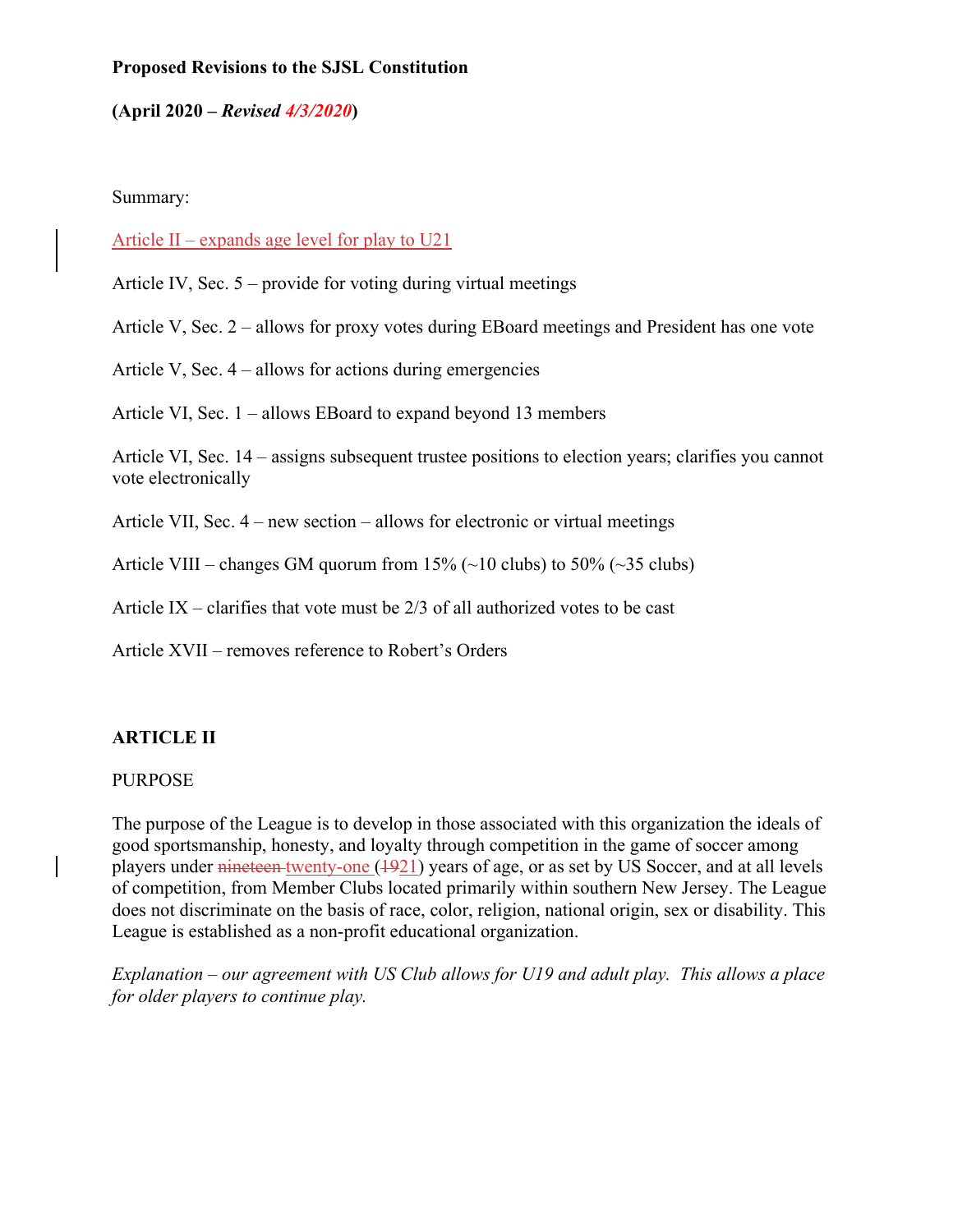## **ARTICLE IV**

## MEMBERSHIP

# SECTION 5 (VOTING)

Each Member Club will hold one (1) vote for each currently carded team, currently playing in or that played during that seasonal year, to cast in all matters before the General Membership; however, a simple one (1) vote per club vote rule may be used on a case by case basis, provided it is agreed upon by the General Membership. Votes may only be cast by the officially recognized Club Representative, Alternate Club Representative or Club President as identified by the Club and disclosed to the League at least fourteen (14) days before the vote in question. Rules governing the suspension and reinstatement of voting privileges shall be as promulgated by the Executive Board. No Member Club is authorized to vote by proxy on the behalf of another Member Club. Voting during electronic or virtual meetings, held in compliance with Article VII, Section 4, shall follow the guidelines promulgated by the Executive Board.

*Explanation – allows electronic voting following very specific guidelines to be developed in the future.* 

# **ARTICLE V**

## SECTION 2 (EXECUTIVE BOARD)

The Executive Board shall be comprised of all of the Officers duly elected or appointed pursuant to this Constitution. The Executive Board shall have the power to set up the Schedule of Games at the beginning of each season. It shall have the power to formulate League Rules and Regulations, to fine and/or suspend those who shall violate the provisions of the Constitution, the League Rules and Regulations, and adjudicate all protests and differences among the Member Clubs. At all meetings of the Executive Board, a simple majority shall constitute a quorum for transacting business. Each member of the Executive Board, including the President, shall have one (1) vote. Executive Board members may participate electronically or vote by written proxy at any meeting of the Executive Board. A board member may not present more than one proxy vote per voting topic. The President shall always vote last, and this vote may create or break a tie.

*Explanation – clarifies that the President has a vote in EBoard decisions. Also allows board members to vote electronically or by proxy (both allowed under NJ nonprofit laws). Limits proxy votes to one per person. The President vote last and that vote can break an already existing tie, or create a tie. The President does not get an additional tie breaking vote.* 

# SECTION 4 (EMERGENCY BYLAWS)

In the event of any emergency resulting from a military attack, weather related catastrophe, widespread pandemic, or similar disaster resulting in the declaration of a state of emergency, or similar declaration, by Federal or state agencies where the League's principal offices are located at such time, and during the continuance of such emergency, the following Bylaws provisions shall be in effect: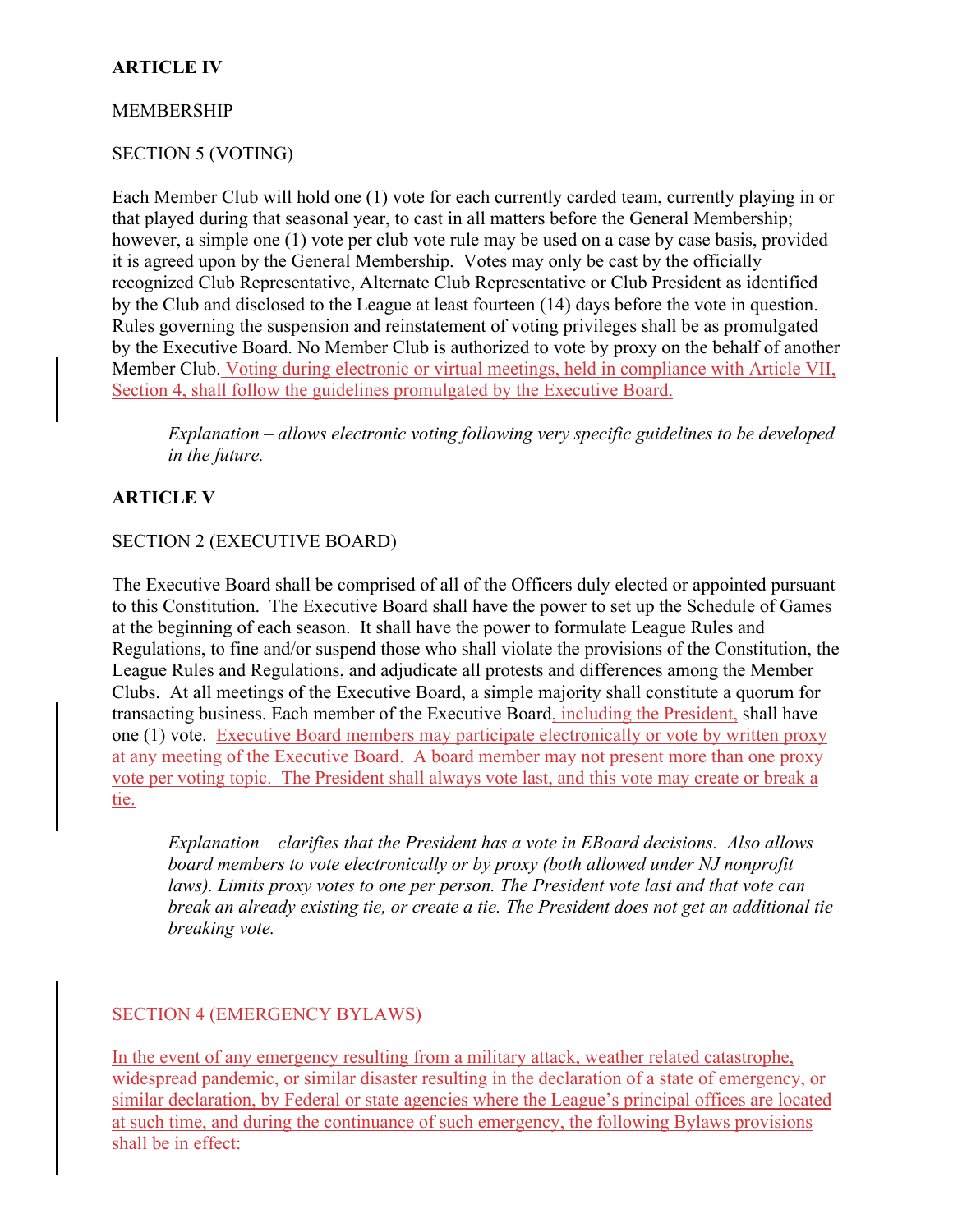a. A meeting of the Executive Board may be called by any officer upon twenty-four (24) hours' notice to all persons entitled to notice who, in the sole judgment of the notifier, it is feasible to notify;

b. The officers in attendance at the meeting of the Executive Board shall constitute a quorum;

c. All provisions of the regular bylaws consistent with the emergency bylaws remain effective during the emergency;

d. The Constitution may be amended or repealed, in whole or in part, by a majority vote of the officers attending any meeting of the Executive Board, provided such amendment or repeal shall only be effective for the duration of such emergency.

e. Action taken in good faith in accordance with the emergency bylaws may not be used to impose liability on a corporate director, officer, employee, or agent; and

f. After the emergency is terminated, the actions taken pursuant to these Emergency Bylaws shall be reviewed by the Executive Board following the regular Constitutional provisions and either repealed or presented to the General Membership for ratification at the next regularly scheduled meeting, or if not held within thirty (30) days at a special meeting called for that purpose.

*Explanation – new section - allows action to be taken during times of emergency when normal procedures are insufficient to protect the interests of the League.* 

## **ARTICLE VI**

### **OFFICERS**

### SECTION 1 (NUMBER)

The Officers of SJSL shall include a President, a Vice-President, a Recording Secretary, a League Registrar, a Treasurer, a General Secretary, a Rules Compliance Officer, an Information Officer, a Games Commissioner for each season in which the League will participate and a sufficient number of Trustees so that there will be a total minimum of thirteen (13) Officers. This group of Officers shall include the state and/or regional youth soccer association representative and alternate representative appointed pursuant to Article III, Section 2 of this Constitution, if applicable. Any two or more offices may be held by the same person, except the offices of president and secretary as long there is still a total minimum of thirteen (13) Officers.

*Explanation – allows the EBoard to be increased in size while maintaining a minimum of 13 positions. Intended to increase participation on the board and allow for positional training.*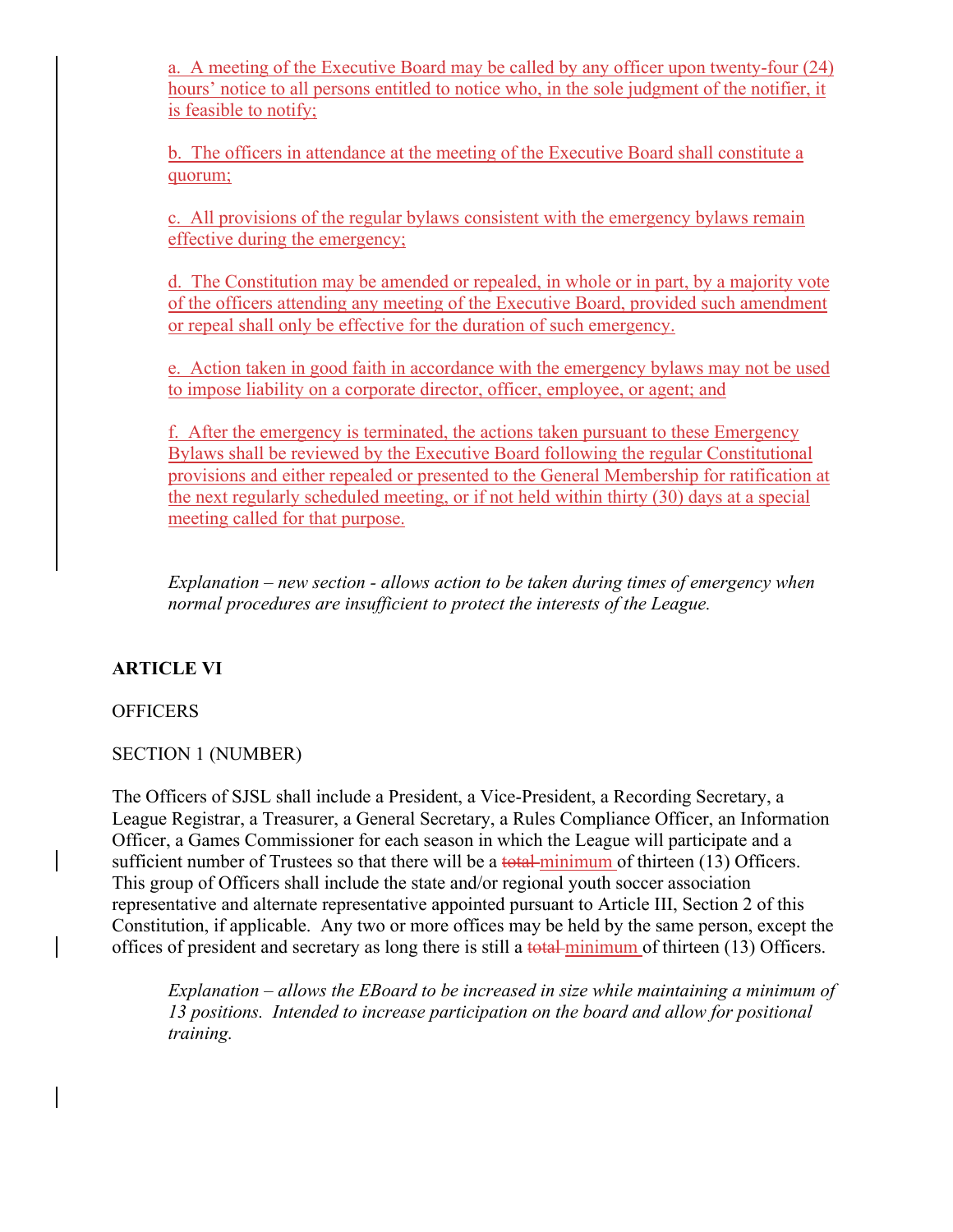## SECTION 14 (ELECTIONS OF OFFICERS)

The Officers of this organization shall be elected on an alternating basis by ballot at the SJSL Annual Meeting to serve a term of two (2) years or until their successors shall be elected. The President, the Recording Secretary, the Treasurer, the Rules Compliance Officer, the Fall Games Commissioner, the First Trustee, and the Third Trustee shall be elected on odd numbered years. The Vice-President, the League Registrar, the General Secretary, the Information Officer, the Spring Games Commissioner, and the Second Trustee shall be elected on even numbered years. Additional trustees will be added to the election slate with odd numbered trustees elected on odd years and even numbered trustees elected on even numbered years. The nominees for offices of the organization shall normally be made known to the General Membership at the meeting immediately preceding the Annual Meeting. However, this clause shall not prevent a nominee to be first named at the Annual Meeting. Voting for election purposes may not be by electronic or proxy voting, except as provided in Article VII, Section 4.

*Explanation – even numbered trustees (ie. Fourth Trustee) would be elected on even numbered years and odd numbered trustees (ie. Fifth Trustee) would be elected on odd numbered years. Clarifies that you cannot vote electronically during elections unless it is a virtual meeting governed by Article VII, Section 4.*

## **ARTICLE VII**

### MEETINGS

## SECTION 4 (ELECTRONIC OR VIRTUAL MEETINGS)

Electronic or virtual meetings may be authorized by the Executive Board in place of any League meeting described in Sections 1-3. Attendance at the meetings may be audio only, or include a video component. For voting and election purposes at electronic or virtual meetings, attendance must be by video and audio, unless otherwise specified by the Executive Board. The format and mechanism of the meeting shall be established by the Executive Board.

*Explanation – allows for virtual online GM meetings by phone or video. Voting and election participation must be by video and audio (to be seen and heard), unless a different procedure is set up by the Executive Board. The specific procedures and guidelines for the virtual meetings will be published by the Executive Board.* 

## **ARTICLE VIII**

### QUORUM

The presence of a representative or alternate representative of the Member Clubs comprising fifteen fifty percent  $(1550%)$  of the vote as set forth in Article IV, Section 7, shall constitute a quorum to transact business at any meeting of the League.